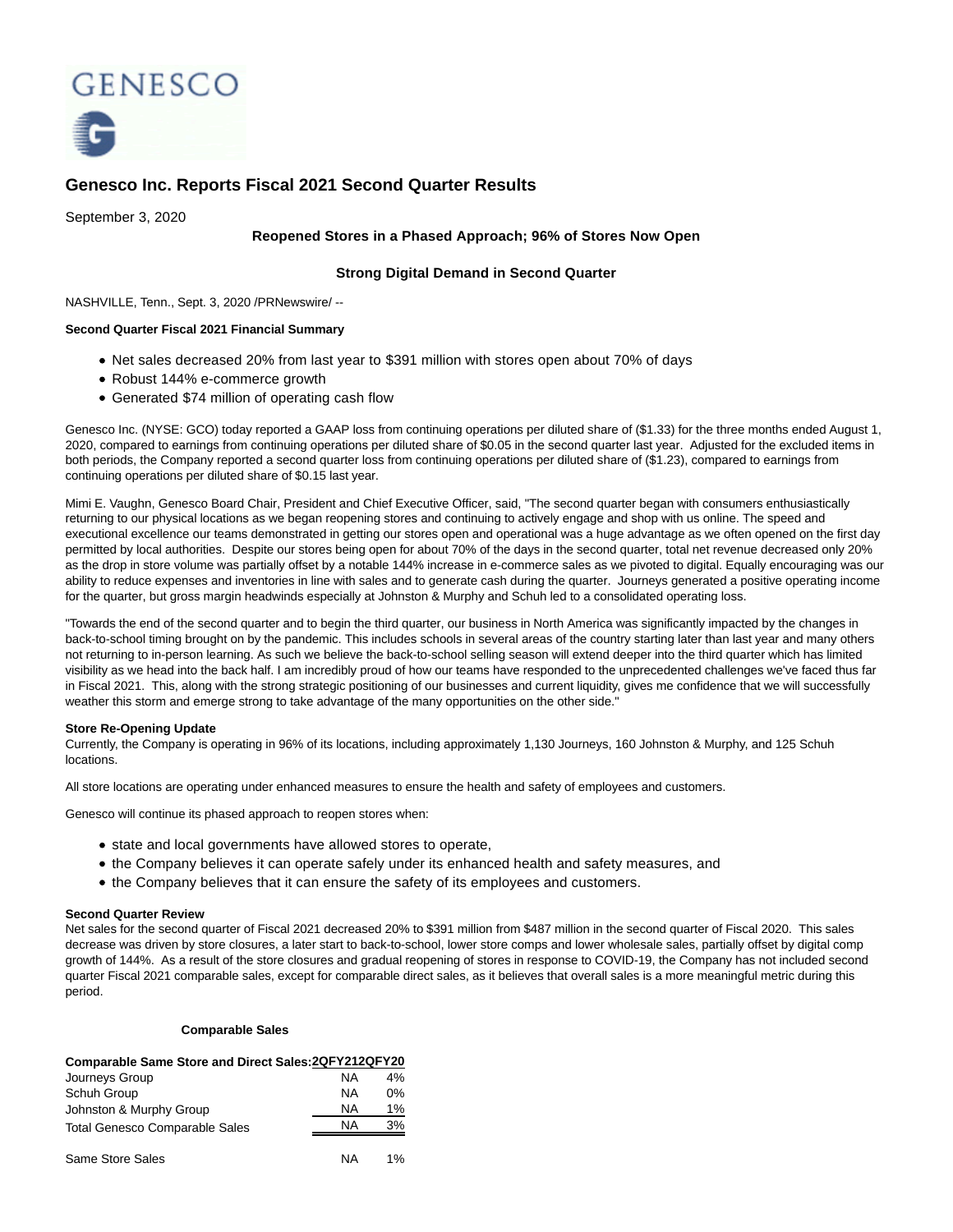Comparable Direct Sales 144% 20%

Overall sales were down 12% for Journeys, 22% at Schuh, and 64% at J&M while sales were up 62% at Licensed Brands due to the Togast acquisition.

Second quarter gross margin this year was 42.7%, down 590 basis points, compared with 48.6% last year. The decrease as a percentage of sales is due primarily to higher shipping and warehouse expense in all divisions driven by the increase in penetration of e-commerce, significant inventory reserves taken at Johnston & Murphy, and increased promotional activity at Schuh.

Adjusted selling and administrative expense for the second quarter this year increased 40 basis points as a percentage of net sales due to lower sales as a result of COVID-19. On a dollar basis, expenses decreased 19% compared to the same period last year driven by disciplined expense management, including: reduced selling salaries, occupancy, and compensation expense along with lower travel, advertising and bonus expenses.

Genesco's GAAP operating loss for the second quarter was \$(22.0) million, or (5.6)% of sales this year compared with operating income of \$3.0 million, or 0.6% of sales last year. Adjusted for the excluded items in both periods, the operating loss for the second quarter was \$(20.9) million this year compared with operating income of \$4.7 million last year. Adjusted operating margin was (5.3)% of sales in the second quarter of Fiscal 2021 and 1.0% last year.

The effective tax rate for the quarter was 20.3% in Fiscal 2021 compared to 70.7% last year. The adjusted tax rate, reflecting excluded items, was 23.0% in Fiscal 2021 compared to 45.2% last year. The lower adjusted tax rate for this year primarily reflects the inability to recognize a tax benefit for certain foreign losses.

The GAAP loss from continuing operations was \$(18.9) million in the second quarter of Fiscal 2021, compared to earnings from continuing operations of \$0.8 million in the second quarter last year. Adjusted for the excluded items in both periods, the second quarter loss from continuing operations was \$(17.4) million, or (\$1.23) loss per share in Fiscal 2021, compared to earnings from continuing operations of \$2.5 million, or \$0.15 earnings per share last year.

#### **Cash, Borrowings and Inventory**

Cash and cash equivalents at August 1, 2020, were \$299.1 million, compared with \$58.0 million at August 3, 2019. Cash increased \$60.6 million during the second quarter driven primarily by operating activities generating \$74.4 million, partially offset by a use of cash in financing activities of \$12.0 million, capital expenditures and other activities. Total debt at the end of the second quarter of Fiscal 2021 was \$210.9 million compared with \$75.1 million at the end of last year's second quarter. Total unused availability as of August 1, 2020 was \$63.4 million. Inventories decreased 18% in the second quarter of Fiscal 2021 on a year-over-year basis.

#### **Capital Expenditures and Store Activity**

For the second quarter, capital expenditures were \$4 million, primarily related to digital and omni-channel initiatives and store projects already in progress. Depreciation and amortization was \$12 million. During the quarter, the Company opened three new stores and closed six stores. The Company ended the quarter with 1,476 stores compared with 1,494 stores at the end of the second quarter last year, or a decrease of 1%. Square footage was down 1% on a year-over-year basis.

## **Share Repurchases**

The Company did not repurchase any shares during the second quarter of Fiscal 2021.

#### **Fiscal 2021 Outlook**

Due to the continued uncertainty in the overall economy driven by COVID-19, the Company is not providing guidance at this time.

## **Conference Call, Management Commentary and Investor Presentation**

The Company has posted detailed financial commentary and a supplemental financial presentation of second quarter results on its website, [www.genesco.com,](https://c212.net/c/link/?t=0&l=en&o=2907202-1&h=1175692391&u=http%3A%2F%2Fwww.genesco.com%2F&a=www.genesco.com) in the investor relations section. The Company's live conference call on September 3, 2020, at 7:30 a.m. (Central time), may be accessed through the Company's website[, www.genesco.com.](https://c212.net/c/link/?t=0&l=en&o=2907202-1&h=1175692391&u=http%3A%2F%2Fwww.genesco.com%2F&a=www.genesco.com) To listen live, please go to the website at least 15 minutes early to register, download and install any necessary software.

## **Safe Harbor Statement**

This release contains forward-looking statements, including those regarding the performance outlook for the Company and its individual businesses (including, without limitation, those regarding back-to-school and holiday selling seasons and its ability to keep stores open, operate the stores safely and ensure the safety of customers and employees) and all other statements not addressing solely historical facts or present conditions. Actual results could vary materially from the expectations reflected in these statements. A number of factors could cause differences. These include adjustments to estimates and projections reflected in forward-looking statements, including as a result of the effects of COVID-19 on the Company's business including whether there are periods of increases in the number of COVID-19 cases in locations in which the Company operates, further closures of stores due to COVID-19, weakness in store and shopping mall traffic, restrictions on operations imposed by government entities and landlords, changes in public safety and health requirements, the Company's ability to adequately staff stores, limitations on the Company's ability to provide adequate personal protective equipment to employees, and the Company's ability to maintain social distancing requirements; stores closures and effects on the business as a result of civil disturbances; the level and timing of promotional activity necessary to maintain inventories at appropriate levels; the imposition of tariffs on products imported by the Company or its vendors as well as the ability and costs to move production of products in response to tariffs; the Company's ability to obtain from suppliers products that are in-demand on a timely basis and effectively manage disruptions in product supply or distribution, including disruptions as a result of COVID-19; unfavorable trends in fuel costs, foreign exchange rates, foreign labor and material costs, and other factors affecting the cost of products; the effects of the British decision to exit the European Union and other sources of weakness in the U.K. market; the effectiveness of the Company's omnichannel initiatives; costs associated with changes in minimum wage and overtime requirements; wage pressure in the U.S. and the U.K.; weakness in the consumer economy and retail industry; competition and fashion trends in the Company's markets; risks related to the potential for terrorist events; risks related to public health and safety events, including for example, the COVID-19 coronavirus; changes in buying patterns by significant wholesale customers; retained liabilities associated with divestitures of businesses including potential liabilities under leases as the prior tenant or as a guarantor of certain leases; and changes in the timing of holidays or in the onset of seasonal weather affecting period-to-period sales comparisons. Additional factors that could cause differences from expectations include the ability to renew leases in existing stores and control or lower occupancy costs, and to conduct required remodeling or refurbishment on schedule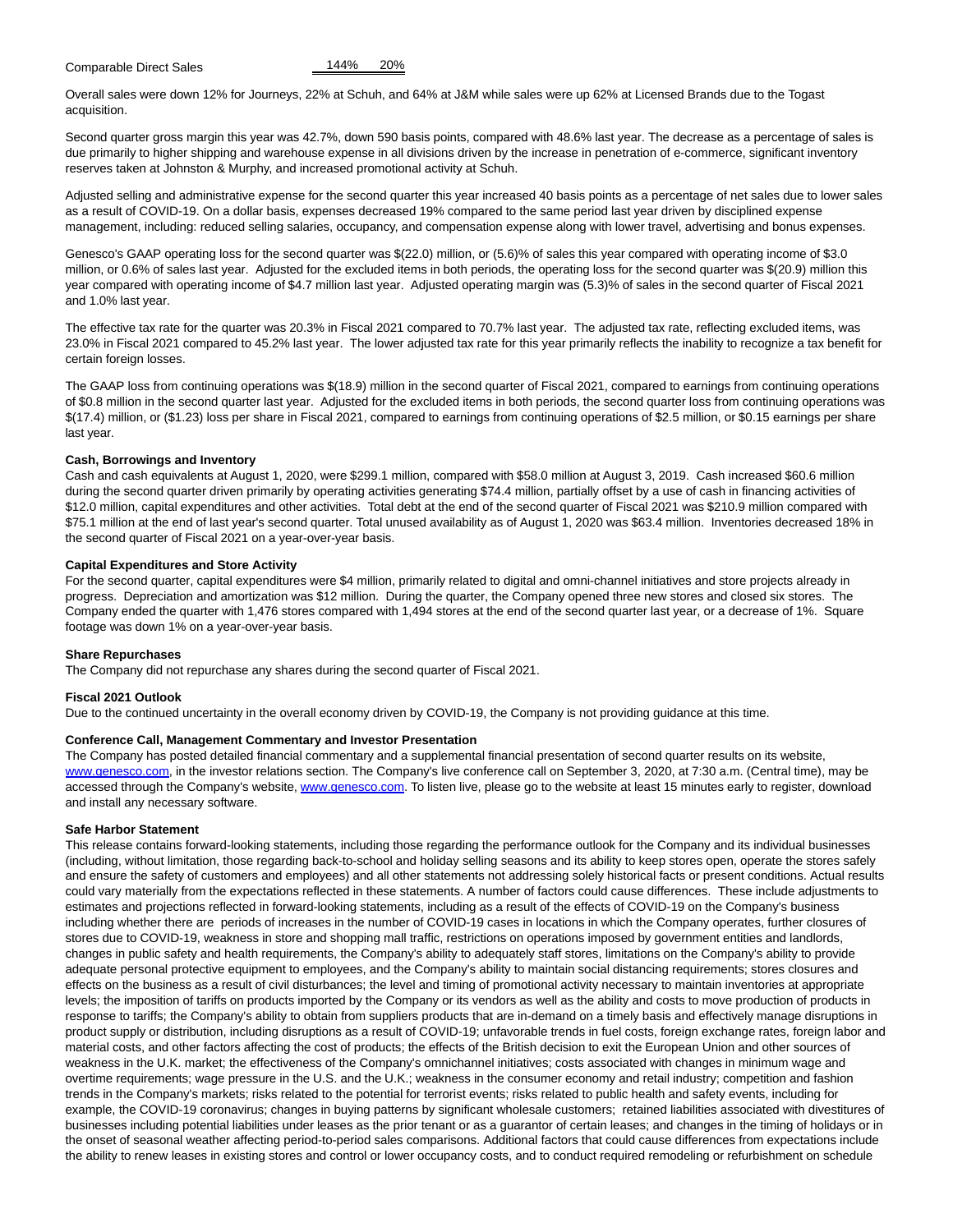and at expected expense levels; the Company's ability to eliminate stranded costs associated with dispositions, including the sale of the Lids Sport Group business; the Company's ability to realize anticipated cost savings, including rent savings; deterioration in the performance of individual businesses or of the Company's market value relative to its book value, resulting in impairments of fixed assets, operating lease right of use assets or intangible assets or other adverse financial consequences and the timing and amount of such impairments or other consequences; unexpected changes to the market for the Company's shares or for the retail sector in general; costs and reputational harm as a result of disruptions in the Company's business or information technology systems either by security breaches and incidents or by potential problems associated with the implementation of new or upgraded systems; and the cost and outcome of litigation, investigations and environmental matters involving the Company. Additional factors are cited in the "Risk Factors," "Legal Proceedings" and "Management's Discussion and Analysis of Financial Condition and Results of Operations" sections of, and elsewhere in, the Company's SEC filings, copies of which may be obtained from the SEC website[, www.sec.gov,](http://www.sec.gov/) or by contacting the investor relations department of Genesco via the Company's website[, www.genesco.com.](http://www.genesco.com/) Many of the factors that will determine the outcome of the subject matter of this release are beyond Genesco's ability to control or predict. Genesco undertakes no obligation to release publicly the results of any revisions to these forward-looking statements that may be made to reflect events or circumstances after the date hereof or to reflect the occurrence of unanticipated events. Forward-looking statements reflect the expectations of the Company at the time they are made. The Company disclaims any obligation to update such statements.

#### **About Genesco Inc.**

\_\_\_\_\_\_\_\_\_\_\_\_\_\_\_\_\_\_\_\_\_\_

Genesco Inc., a Nashville-based specialty retailer, sells footwear and accessories in more than 1,475 retail stores throughout the U.S., Canada, the United Kingdom and the Republic of Ireland, principally under the names Journeys, Journeys Kidz, Schuh, Schuh Kids, Little Burgundy, Johnston & Murphy, and on internet website[s www.journeys.com,](https://c212.net/c/link/?t=0&l=en&o=2907202-1&h=2414310442&u=http%3A%2F%2Fwww.journeys.com%2F&a=www.journeys.com) [www.journeyskidz.com,](https://c212.net/c/link/?t=0&l=en&o=2907202-1&h=1858024829&u=http%3A%2F%2Fwww.journeyskidz.com%2F&a=www.journeyskidz.com) [www.journeys.ca,](https://c212.net/c/link/?t=0&l=en&o=2907202-1&h=1524186026&u=http%3A%2F%2Fwww.journeys.ca%2F&a=www.journeys.ca) [www.littleburgundyshoes.com,](https://c212.net/c/link/?t=0&l=en&o=2907202-1&h=4041171509&u=http%3A%2F%2Fwww.littleburgundyshoes.com%2F&a=www.littleburgundyshoes.com) [www.schuh.co.uk,](https://c212.net/c/link/?t=0&l=en&o=2907202-1&h=110778014&u=http%3A%2F%2Fwww.schuh.co.uk%2F&a=www.schuh.co.uk) [www.johnstonmurphy.com,](https://c212.net/c/link/?t=0&l=en&o=2907202-1&h=3607894573&u=http%3A%2F%2Fwww.johnstonmurphy.com%2F&a=www.johnstonmurphy.com) [www.johnstonmurphy.ca,](https://c212.net/c/link/?t=0&l=en&o=2907202-1&h=3449635203&u=http%3A%2F%2Fwww.johnstonmurphy.ca%2F&a=www.johnstonmurphy.ca) and [www.dockersshoes.com.](https://c212.net/c/link/?t=0&l=en&o=2907202-1&h=4230893554&u=http%3A%2F%2Fwww.dockersshoes.com%2F&a=www.dockersshoes.com) In addition, Genesco sells wholesale footwear under its Johnston & Murphy brand, the licensed Dockers brand, the licensed Levi's brand, the licensed Bass brand, and other brands. For more information on Genesco and its operating divisions, please visit [www.genesco.com.](https://c212.net/c/link/?t=0&l=en&o=2907202-1&h=1175692391&u=http%3A%2F%2Fwww.genesco.com%2F&a=www.genesco.com)

<sup>1</sup> Excludes retail store asset impairment charges and a change in vacation policy, net of tax effect in the second quarter of Fiscal 2021 ("Excluded Items"). A reconciliation of earnings/loss and earnings/loss per share from continuing operations in accordance with U.S. Generally Accepted Accounting Principles ("GAAP") with the adjusted earnings/loss and earnings/loss per share numbers is set forth on Schedule B to this press release. The Company believes that disclosure of earnings and earnings per share from continuing operations adjusted for the items not reflected in the previously announced expectations will be meaningful to investors, especially in light of the impact of such items on the results.

| <b>GENESCO INC.</b><br><b>Condensed Consolidated Statements of Operations</b><br>(in thousands, except per share data)<br>(Unaudited) |                  |                 |               |               |
|---------------------------------------------------------------------------------------------------------------------------------------|------------------|-----------------|---------------|---------------|
|                                                                                                                                       | <b>Quarter 2</b> |                 | Quarter 2     |               |
|                                                                                                                                       | Aug. 1,          | $%$ of          | Aug. 3,       | $%$ of        |
|                                                                                                                                       |                  | 2020Net Sales   |               | 2019Net Sales |
| Net sales                                                                                                                             | \$391,217        | 100.0%\$486,573 |               | 100.0%        |
| Cost of sales                                                                                                                         | 224,217          |                 | 57.3% 250,040 | 51.4%         |
| Gross margin                                                                                                                          | 167,000          |                 | 42.7% 236,533 | 48.6%         |
| Selling and administrative expenses                                                                                                   | 187,261          | 47.9%           | 231,796       | 47.6%         |
| Asset impairments and other, net                                                                                                      | 1,733            | 0.4%            | 1,775         | 0.4%          |
| <b>Operating income (loss)</b>                                                                                                        | (21,994)         | $-5.6%$         | 2,962         | 0.6%          |
| Other components of net periodic benefit cost                                                                                         | (182)            | $0.0\%$         | (93)          | 0.0%          |
| Interest expense, net                                                                                                                 | 1,918            | 0.5%            | 347           | 0.1%          |
| Earnings (loss) from continuing operations before                                                                                     |                  |                 |               |               |
| income taxes                                                                                                                          | (23, 730)        | $-6.1%$         | 2,708         | 0.6%          |
| Income tax expense (benefit)                                                                                                          | (4,806)          | $-1.2%$         | 1,915         | 0.4%          |
| Earnings (loss) from continuing operations                                                                                            | (18, 924)        | $-4.8%$         | 793           | 0.2%          |
| Loss from discontinued operations, net of tax                                                                                         | (112)            | $0.0\%$         | (216)         | 0.0%          |
| <b>Net Earnings (Loss)</b>                                                                                                            | \$<br>(19,036)   | $-4.9%$ \$      | 577           | 0.1%          |
| Basic earnings (loss) per share:                                                                                                      |                  |                 |               |               |
| Before discontinued operations                                                                                                        | \$<br>(1.33)     | \$              | 0.05          |               |
| Net earnings (loss)                                                                                                                   | \$<br>(1.34)     | \$              | 0.04          |               |
| Diluted earnings (loss) per share:                                                                                                    |                  |                 |               |               |
| Before discontinued operations                                                                                                        | \$<br>(1.33)     | \$              | 0.05          |               |
| Net earnings (loss)                                                                                                                   | \$<br>(1.34)     | \$              | 0.04          |               |
| Weighted-average shares outstanding:                                                                                                  |                  |                 |               |               |
| Basic                                                                                                                                 | 14,179           |                 | 15,959        |               |
| <b>Diluted</b>                                                                                                                        | 14,179           |                 | 16,028        |               |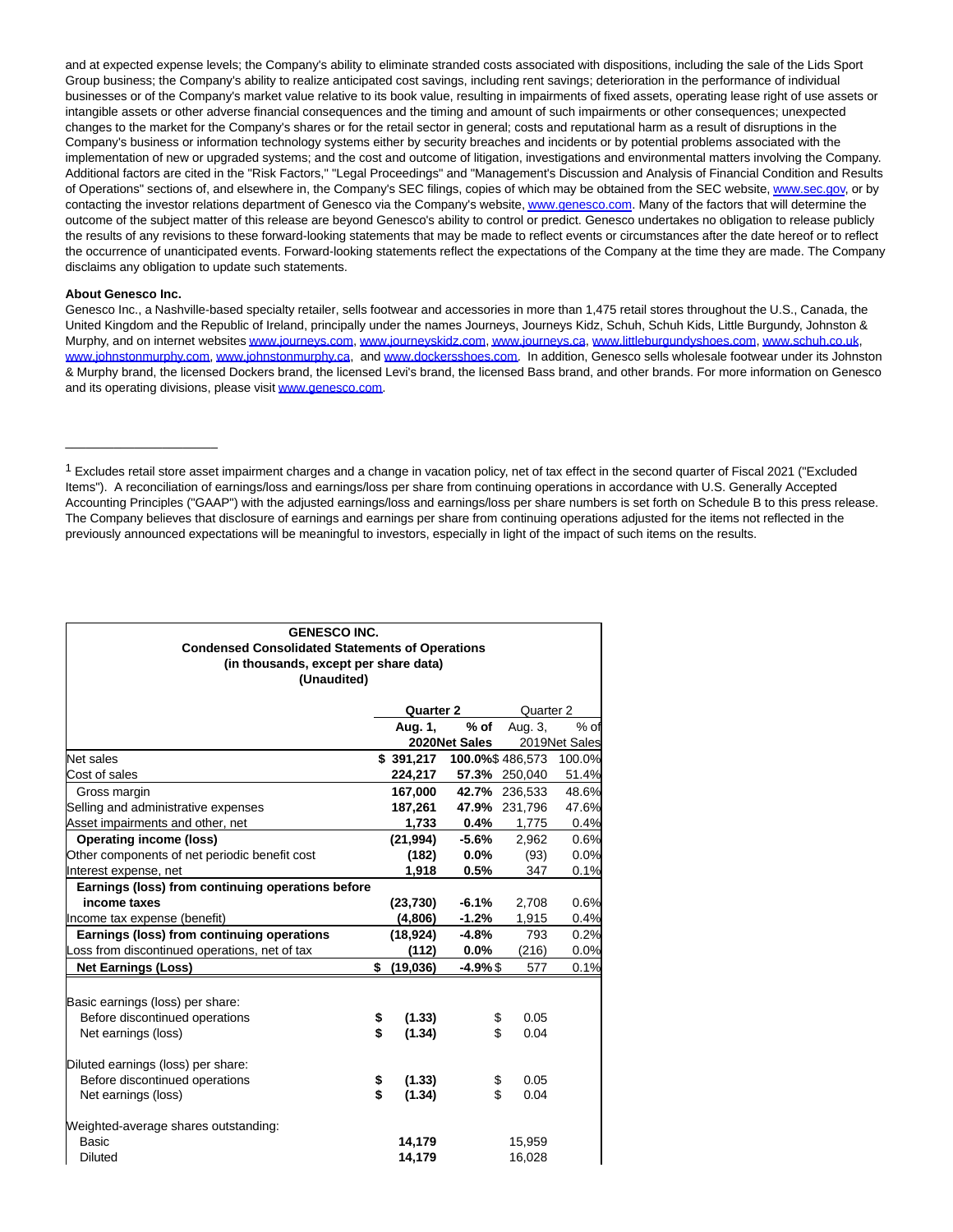| <b>GENESCO INC.</b><br><b>Condensed Consolidated Statements of Operations</b><br>(in thousands, except per share data)<br>(Unaudited) |          |                         |               |                         |               |  |  |
|---------------------------------------------------------------------------------------------------------------------------------------|----------|-------------------------|---------------|-------------------------|---------------|--|--|
|                                                                                                                                       |          | <b>Six Months Ended</b> |               | <b>Six Months Ended</b> |               |  |  |
|                                                                                                                                       |          | Aug. 1,                 | $%$ of        | Aug. 3,                 | % of          |  |  |
|                                                                                                                                       |          |                         | 2020Net Sales |                         | 2019Net Sales |  |  |
| Net sales                                                                                                                             | \$       | 670,449                 | 100.0%\$      | 982,224 100.0%          |               |  |  |
| Cost of sales                                                                                                                         |          | 383,305                 | 57.2%         | 500,783                 | 51.0%         |  |  |
| Gross margin                                                                                                                          |          | 287,144                 | 42.8%         | 481,441                 | 49.0%         |  |  |
| Selling and administrative expenses                                                                                                   |          | 376,303                 | 56.1%         | 468,351                 | 47.7%         |  |  |
| Goodwill impairment                                                                                                                   |          | 79,259                  | 11.8%         |                         | 0.0%          |  |  |
| Asset impairments and other, net                                                                                                      |          | 9,594                   | 1.4%          | 1,044                   | 0.1%          |  |  |
| <b>Operating income (loss)</b>                                                                                                        |          | (178.012)               | $-26.6%$      | 12,046                  | 1.2%          |  |  |
| Other components of net periodic benefit cost                                                                                         |          | (306)                   | $0.0\%$       | (179)                   | 0.0%          |  |  |
| Interest expense, net                                                                                                                 |          | 2,774                   | 0.4%          | 181                     | 0.0%          |  |  |
| Earnings (loss) from continuing operations before                                                                                     |          |                         |               |                         |               |  |  |
| income taxes                                                                                                                          |          | (180, 480)              | $-26.9%$      | 12,044                  | 1.2%          |  |  |
| Income tax expense (benefit)                                                                                                          |          | (26, 932)               | $-4.0%$       | 4,781                   | 0.5%          |  |  |
| Earnings (loss) from continuing operations                                                                                            |          | (153, 548)              | $-22.9%$      | 7,263                   | 0.7%          |  |  |
| Loss from discontinued operations, net of tax                                                                                         |          | (265)                   | 0.0%          | (340)                   | 0.0%          |  |  |
| <b>Net Earnings (Loss)</b>                                                                                                            |          | \$(153, 813)            | $-22.9%$      | 6,923                   | 0.7%          |  |  |
| Basic earnings (loss) per share:<br>Before discontinued operations<br>Net earnings (loss)                                             | \$<br>\$ | (10.86)<br>(10.87)      | \$<br>\$      | 0.43<br>0.41            |               |  |  |
| Diluted earnings (loss) per share:<br>Before discontinued operations<br>Net earnings (loss)                                           | \$<br>\$ | (10.86)<br>(10.87)      | \$<br>\$      | 0.43<br>0.41            |               |  |  |
| Weighted-average shares outstanding:<br>Basic<br><b>Diluted</b>                                                                       |          | 14,145<br>14,145        |               | 16,802<br>16,939        |               |  |  |

 $\overline{\phantom{a}}$ 

|                          | <b>GENESCO INC.</b><br><b>Sales/Earnings Summary by Segment</b><br>(in thousands)<br>(Unaudited) |                  |                          |                 |                            |
|--------------------------|--------------------------------------------------------------------------------------------------|------------------|--------------------------|-----------------|----------------------------|
|                          |                                                                                                  | <b>Quarter 2</b> |                          | Quarter 2       |                            |
|                          |                                                                                                  | Aug. 1,<br>2020  | % of<br><b>Net Sales</b> | Aug. 3,<br>2019 | $%$ of<br><b>Net Sales</b> |
| Sales:                   |                                                                                                  |                  |                          |                 |                            |
| Journeys Group           |                                                                                                  | \$276,631        | 70.7%                    | \$315,175       | 64.8%                      |
| Schuh Group              |                                                                                                  | 71,732           | 18.3%                    | 92,476          | 19.0%                      |
| Johnston & Murphy Group  |                                                                                                  | 24,097           | 6.2%                     | 67,267          | 13.8%                      |
| <b>Licensed Brands</b>   |                                                                                                  | 18,757           | 4.8%                     | 11,583          | 2.4%                       |
| Corporate and Other      |                                                                                                  |                  | 0.0%                     | 72              | 0.0%                       |
| <b>Net Sales</b>         |                                                                                                  | \$391,217        | 100.0%                   | \$486,573       | 100.0%                     |
| Operating Income (Loss): |                                                                                                  |                  |                          |                 |                            |
| Journeys Group           |                                                                                                  | \$<br>10,160     | 3.7%                     | \$11,329        | 3.6%                       |
| Schuh Group              |                                                                                                  | (6,838)          | $-9.5%$                  | 39              | 0.0%                       |
| Johnston & Murphy Group  |                                                                                                  | (18, 243)        | $-75.7%$                 | 1,518           | 2.3%                       |
| <b>Licensed Brands</b>   |                                                                                                  | (1,222)          | $-6.5%$                  | (251)           | $-2.2%$                    |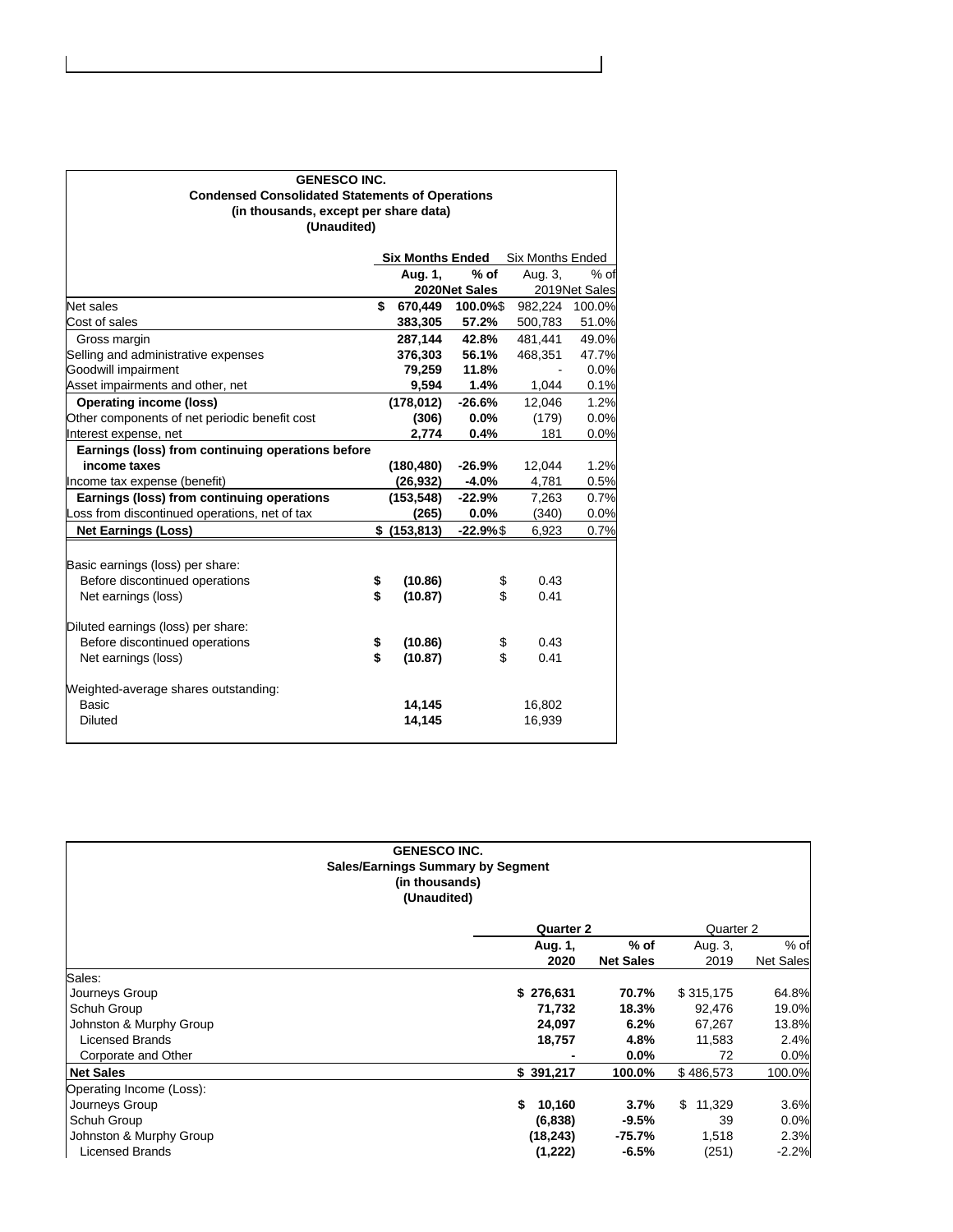| Corporate and Other <sup>(1)</sup>                                                                | (5,851)              | $-1.5%$             | (9,673)        | $-2.0%$      |
|---------------------------------------------------------------------------------------------------|----------------------|---------------------|----------------|--------------|
| Operating income (loss)                                                                           | (21, 994)            | $-5.6%$             | 2,962          | 0.6%         |
| Other components of net periodic benefit cost                                                     | (182)                | $0.0\%$             | (93)           | 0.0%         |
| Interest, net                                                                                     | 1,918                | 0.5%                | 347            | 0.1%         |
| Earnings (loss) from continuing operations before<br>income taxes<br>Income tax expense (benefit) | (23, 730)<br>(4,806) | $-6.1\%$<br>$-1.2%$ | 2.708<br>1.915 | 0.6%<br>0.4% |
| Earnings (loss) from continuing operations                                                        | (18, 924)            | $-4.8%$             | 793            | 0.2%         |
| Loss from discontinued operations, net of tax                                                     | (112)                | $0.0\%$             | (216)          | 0.0%         |
| <b>Net Earnings (Loss)</b>                                                                        | (19,036)             | $-4.9%$             | 577            | 0.1%         |

<sup>(1)</sup>Includes a \$1.7 million charge in the second quarter of Fiscal 2021 for retail store asset impairments. Includes a \$1.7 million charge in the second quarter of Fiscal 2020 which includes \$1.0 million for lease terminations and \$0.7 million for retail store asset impairments.

| <b>GENESCO INC.</b><br>(in thousands)<br>(Unaudited)                                                                                                                        | <b>Sales/Earnings Summary by Segment</b>                                      |                                                                   |                                                      |                                                    |
|-----------------------------------------------------------------------------------------------------------------------------------------------------------------------------|-------------------------------------------------------------------------------|-------------------------------------------------------------------|------------------------------------------------------|----------------------------------------------------|
|                                                                                                                                                                             | <b>Six Months Ended</b>                                                       |                                                                   | <b>Six Months Ended</b>                              |                                                    |
|                                                                                                                                                                             | Aug. 1,<br>2020                                                               | $%$ of<br><b>Net Sales</b>                                        | Aug. 3,                                              | $%$ of<br>2019 Net Sales                           |
| Sales:<br>Journeys Group<br>Schuh Group<br>Johnston & Murphy Group<br><b>Licensed Brands</b><br>Corporate and Other                                                         | \$<br>445,556<br>118,897<br>62,946<br>43,050                                  | 66.5%<br>17.7%<br>9.4%<br>6.4%<br>0.0%                            | 639,147<br>\$<br>169,320<br>142,001<br>31,666<br>90  | 65.1%<br>17.2%<br>14.5%<br>3.2%<br>0.0%            |
| <b>Net Sales</b>                                                                                                                                                            | 670,449<br>\$                                                                 | 100.0%                                                            | \$<br>982,224                                        | 100.0%                                             |
| Operating Income (Loss):<br>Journeys Group<br>Schuh Group<br>Johnston & Murphy Group<br><b>Licensed Brands</b><br>Corporate and Other <sup>(1)</sup><br>Goodwill Impairment | \$<br>(26, 923)<br>(21, 924)<br>(27, 827)<br>(3,723)<br>(18, 356)<br>(79,259) | $-6.0%$<br>$-18.4%$<br>$-44.2%$<br>$-8.6%$<br>$-2.7%$<br>$-11.8%$ | \$<br>30,305<br>(5,389)<br>6,624<br>178<br>(19, 672) | 4.7%<br>$-3.2%$<br>4.7%<br>0.6%<br>$-2.0%$<br>0.0% |
| <b>Operating income (loss)</b><br>Other components of net periodic benefit cost<br>Interest, net                                                                            | (178, 012)<br>(306)<br>2,774                                                  | $-26.6%$<br>0.0%<br>0.4%                                          | 12,046<br>(179)<br>181                               | 1.2%<br>0.0%<br>0.0%                               |
| Earnings (loss) from continuing operations before<br>income taxes<br>Income tax expense (benefit)<br>Earnings (loss) from continuing operations                             | (180, 480)<br>(26, 932)<br>(153, 548)                                         | $-26.9%$<br>$-4.0%$<br>$-22.9%$                                   | 12,044<br>4,781<br>7.263                             | 1.2%<br>0.5%<br>0.7%                               |
| Loss from discontinued operations, net of tax<br><b>Net Earnings (Loss)</b>                                                                                                 | (265)<br>\$(153, 813)                                                         | 0.0%<br>$-22.9%$                                                  | (340)<br>\$<br>6,923                                 | 0.0%<br>0.7%                                       |

 $^{(1)}$ Includes a \$9.6 million charge in the first six months of Fiscal 2021 which includes a \$5.3 million charge for trademark impairment and a \$4.7 million charge for retail store asset impairments, partially offset by a \$(0.4) million gain for the release of an earnout related to the Togast acquisition. Includes a \$1.0 million charge in the first six months of Fiscal 2020 for retail store asset impairments.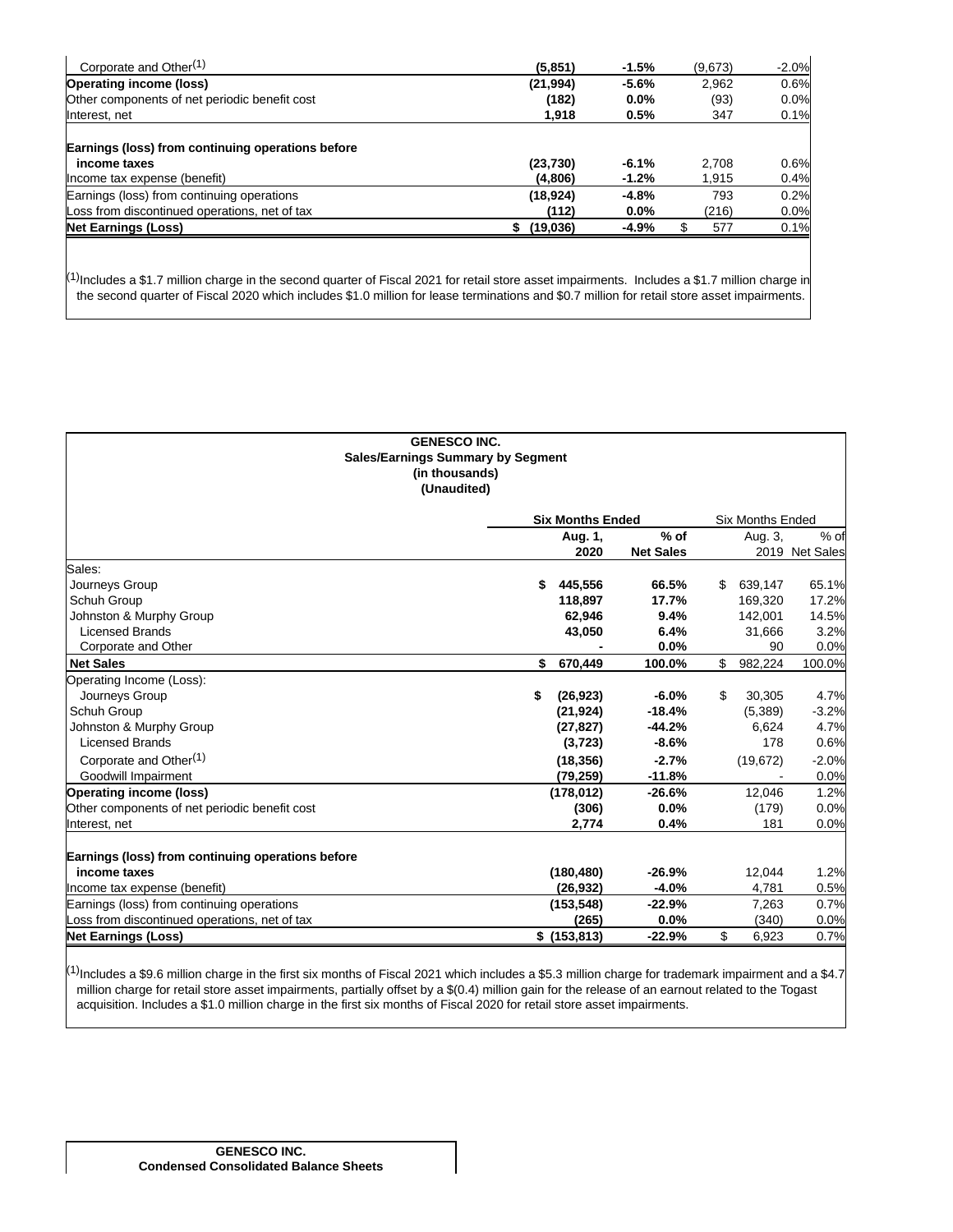| (in thousands)<br>(Unaudited)               |    |                           |           |  |  |  |  |
|---------------------------------------------|----|---------------------------|-----------|--|--|--|--|
|                                             |    | Aug. 1, 2020 Aug. 3, 2019 |           |  |  |  |  |
| Assets                                      |    |                           |           |  |  |  |  |
| Cash and cash equivalents                   | \$ | 299.144\$                 | 57,965    |  |  |  |  |
| Accounts receivable                         |    | 54,793                    | 26,626    |  |  |  |  |
| Inventories                                 |    | 365,267                   | 444,706   |  |  |  |  |
| Other current assets                        |    | 58.454                    | 45,040    |  |  |  |  |
| Total current assets                        |    | 777,658                   | 574,337   |  |  |  |  |
| Property and equipment                      |    | 220.458                   | 261.924   |  |  |  |  |
| Operating lease right of use assets         |    | 670,323                   | 754,537   |  |  |  |  |
| Goodwill and other intangibles              |    | 67,939                    | 116,685   |  |  |  |  |
| Other non-current assets                    |    | 33,650                    | 48,044    |  |  |  |  |
| <b>Total Assets</b>                         | \$ | 1,770,028\$               | 1,755,527 |  |  |  |  |
| <b>Liabilities and Equity</b>               |    |                           |           |  |  |  |  |
| Accounts payable                            | \$ | 178,541\$                 | 157,822   |  |  |  |  |
| Current portion long-term debt              |    | 24,860                    | 14,896    |  |  |  |  |
| Current portion operating lease liabilities |    | 199,392                   | 141,233   |  |  |  |  |
| Other current liabilities                   |    | 88,047                    | 87,511    |  |  |  |  |
| <b>Total current liabilities</b>            |    | 490,840                   | 401,462   |  |  |  |  |
| Long-term debt                              |    | 186,049                   | 60,244    |  |  |  |  |
| Long-term operating lease liabilities       |    | 593,723                   | 671,047   |  |  |  |  |
| Other long-term liabilities                 |    | 38,552                    | 38,153    |  |  |  |  |
| Equity                                      |    | 460,864                   | 584,621   |  |  |  |  |
| <b>Total Liabilities and Equity</b>         | \$ | 1,770,028\$               | 1,755,527 |  |  |  |  |
|                                             |    |                           |           |  |  |  |  |

| <b>GENESCO INC.</b><br><b>Store Count Activity</b> |                                                              |    |    |                |   |    |                 |  |
|----------------------------------------------------|--------------------------------------------------------------|----|----|----------------|---|----|-----------------|--|
|                                                    | <b>Balance</b><br>02/02/19OpenClose02/01/20OpenClose08/01/20 |    |    | <b>Balance</b> |   |    | <b>Balancel</b> |  |
| Journeys Group                                     | 1,193                                                        | 8  | 30 | 1,171          | 3 | 5  | 1,169           |  |
| Schuh Group                                        | 136                                                          | 1  | 8  | 129            | 1 | 3  | 127             |  |
| Johnston & Murphy Group                            | 183                                                          | 3  | 6  | 180            | 2 | 2  | 180             |  |
| <b>Total Retail Units</b>                          | 1,512                                                        | 12 | 44 | 1,480          | 6 | 10 | 1,476           |  |
|                                                    |                                                              |    |    |                |   |    |                 |  |
|                                                    |                                                              |    |    |                |   |    |                 |  |

| <b>GENESCO INC.</b>         |                           |   |   |                |  |  |  |
|-----------------------------|---------------------------|---|---|----------------|--|--|--|
| <b>Store Count Activity</b> |                           |   |   |                |  |  |  |
|                             |                           |   |   |                |  |  |  |
|                             | <b>Balance</b>            |   |   | <b>Balance</b> |  |  |  |
|                             | 05/02/20OpenClose08/01/20 |   |   |                |  |  |  |
| Journeys Group              | 1,171                     | 2 | 4 | 1,169          |  |  |  |
| Schuh Group                 | 127                       |   |   | 127            |  |  |  |
| Johnston & Murphy Group     | 181                       |   |   | 180            |  |  |  |
| Total Retail Units          | 1,479                     | 3 | 6 | 1,476          |  |  |  |
|                             |                           |   |   |                |  |  |  |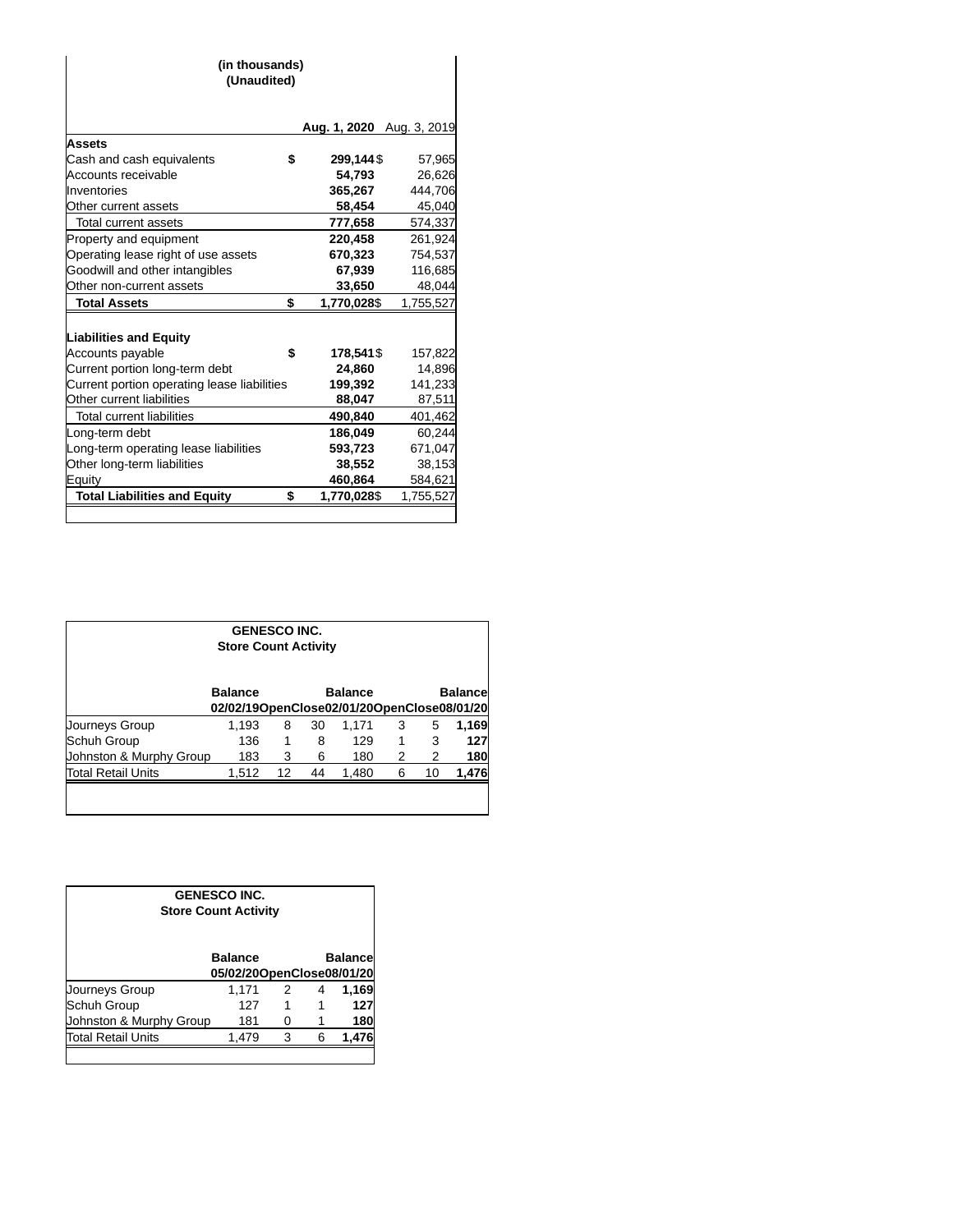|              |         | <b>Six Months</b> |      |
|--------------|---------|-------------------|------|
| Aug. 1,      | Aug. 3, | Aug. 1, Aug. 3,   |      |
| $2020^{(1)}$ | 2019    | $2020^{(1)}$      | 2019 |
| <b>NA</b>    | 4%      | <b>NA</b>         | 5%   |
| <b>NA</b>    | $0\%$   | <b>NA</b>         | 1%   |
| <b>NA</b>    | 1%      | <b>NA</b>         | 0%   |
| <b>NA</b>    | 3%      | ΝA                | 4%   |
| <b>NA</b>    | 1%      | <b>NA</b>         | 3%   |
| 144%         | 20%     | 105%              | 17%  |
|              |         | <b>Quarter 2</b>  |      |

 $(1)$  As a result of store closures in response to the COVID-19 pandemic, the Company has not included second quarter or year to date Fiscal 2021 comparable sales, except for comparable direct sales, as it believes that overall net sales is a more meaningful metric during this period.

| <b>GENESCO INC.</b><br><b>COVID-19 Related Adjustments</b><br>(in thousands)<br>(Unaudited)                                                           |                  |                   |
|-------------------------------------------------------------------------------------------------------------------------------------------------------|------------------|-------------------|
|                                                                                                                                                       | <b>Quarter 2</b> | <b>Six Months</b> |
|                                                                                                                                                       | Aug. 1, 2020     | Aug. 1, 2020      |
| Goodwill impairment                                                                                                                                   | \$               | \$<br>79,259      |
| Incremental retail store asset impairment <sup>(1)</sup>                                                                                              | 1,002            | 3,736             |
| Trademark impairment <sup>(1)</sup>                                                                                                                   |                  | 5,260             |
| Release of Togast earnout <sup>(1)</sup>                                                                                                              |                  | (441)             |
| Excess inventory $(2)$                                                                                                                                | 2,469            | 4,277             |
| Non-productive compensation <sup>(3) and (4)</sup>                                                                                                    | 1,443            | 4,688             |
| UK property tax relief $(3)$                                                                                                                          | (3,934)          | (5, 489)          |
| Incremental bad debt reserve <sup>(3)</sup>                                                                                                           | 643              | 3,065             |
| Other $(3)$ and $(5)$                                                                                                                                 | 1,092            | 894               |
| Total COVID-19 related adjustments                                                                                                                    | \$<br>2,715      | \$<br>95,249      |
| $^{(1)}$ Included in asset impairments and other, net on the Condensed Consolidated Statements of<br>Operations.                                      |                  |                   |
| <sup>(2)</sup> Included in cost of sales on the Condensed Consolidated Statements of Operations.                                                      |                  |                   |
| (3) Included in selling and administrative expenses on the Condensed Consolidated Statements of<br>Operations.                                        |                  |                   |
| $^{(4)}$ Certain compensation paid to furloughed workers and commission based associates, net of the<br>CARES Act, UK and Canadian government relief. |                  |                   |
| (5) Includes primarily severance and increased cleaning and personal protective equipment expenses in                                                 |                  |                   |

 the second quarter and first six months of Fiscal 2021 and is partially offset by the reversal of percentage rent for the first six months of Fiscal 2021.

Schedule B

Genesco Inc. Adjustments to Reported Earnings (Loss) from Continuing Operations Three Months Ended August 1, 2020 and August 3, 2019

The Company believes that disclosure of earnings (loss) and earnings (loss) per share from continuing operations and operating income (loss) adjusted for the items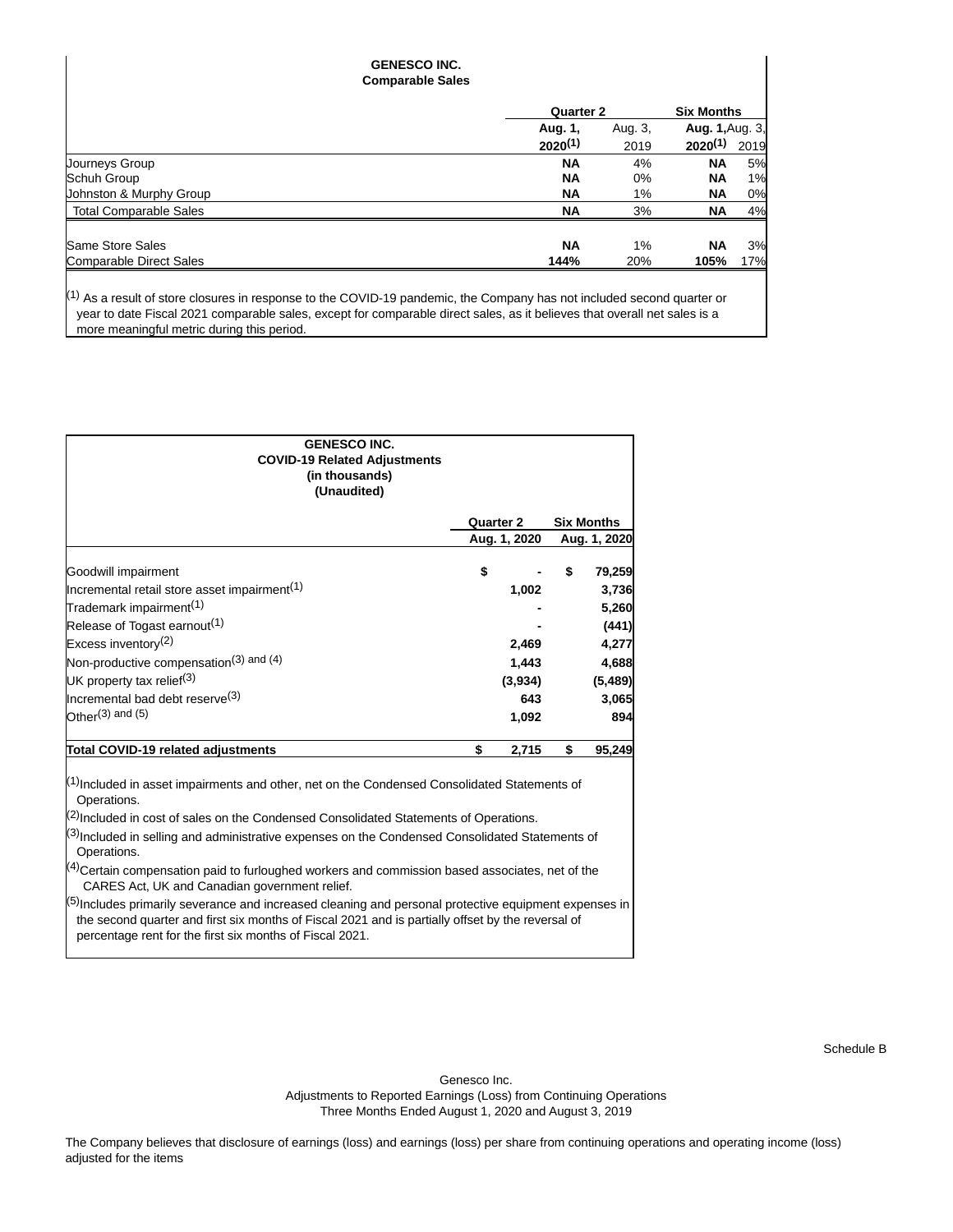not reflected in the previously announced expectations will be meaningful to investors, especially in light of the impact of such items on the results.

|                                                                          | <b>Quarter 2</b> |               |    |                       |                  |                |        |    |        |           |
|--------------------------------------------------------------------------|------------------|---------------|----|-----------------------|------------------|----------------|--------|----|--------|-----------|
|                                                                          |                  |               |    | <b>August 1, 2020</b> |                  | August 3, 2019 |        |    |        |           |
|                                                                          |                  |               |    | Net of                | <b>Per Share</b> |                |        |    | Net of | Per Share |
| In Thousands (except per share amounts)                                  |                  | <b>Pretax</b> |    | Tax                   | <b>Amounts</b>   |                | Pretax |    | Tax    | Amounts   |
| Earnings (loss) from continuing operations, as reported                  |                  |               | \$ | (18,924)              | ( \$1.33)        |                |        | \$ | 793    | \$0.05    |
| Asset impairments and other adjustments:                                 |                  |               |    |                       |                  |                |        |    |        |           |
| Retail store asset impairment charges                                    | \$               | 1,733         |    | 1,313                 | 0.09             | S              | 731    |    | 451    | 0.03      |
| Loss on lease terminations                                               |                  |               |    |                       | 0.00             |                | 1,044  |    | 717    | 0.04      |
| Change in vacation policy                                                |                  | (616)         |    | (463)                 | (0.03)           |                |        |    |        | 0.00      |
| Gain on Hurricane Maria                                                  |                  |               |    |                       | 0.00             |                |        |    |        | 0.00      |
| Total asset impairments and other adjustments                            |                  | 1,117         |    | 850                   | 0.06             | - 95           | 1.775  |    | 1,170  | 0.07      |
| Income tax expense adjustments:                                          |                  |               |    |                       |                  |                |        |    |        |           |
| Tax impact share based awards                                            |                  |               |    | 1,129                 | 0.08             |                |        |    | (54)   | 0.00      |
| Other tax items                                                          |                  |               |    | (471)                 | (0.04)           |                |        |    | 547    | 0.03      |
| Total income tax expense adjustments                                     |                  |               |    | 658                   | 0.04             |                |        |    | 493    | 0.03      |
|                                                                          |                  |               |    |                       |                  |                |        |    |        |           |
| Adjusted earnings (loss) from continuing operations <sup>(1)and(2)</sup> |                  |               | \$ | (17, 416)             | (\$1.23)         |                |        |    | 2,456  | \$0.15    |

(1)The adjusted tax rate for the second quarter of Fiscal 2021 and 2020 is 23.0% and 45.2%, respectively.

(2)EPS reflects 14.2 million and 16.0 million share count for the second quarter of Fiscal 2021 and 2020, respectively, which excludes common stock equivalents

 in the second quarter of Fiscal 2021 due to the loss from continuing operations and includes common stock equivalents in the second quarter of Fiscal 2020.

#### Genesco Inc. Adjustments to Reported Operating Income (Loss) Three Months Ended August 1, 2020 and August 3, 2019

|                               | Quarter 2 - August 1, 2020 |               |    |              |                              |               |  |  |  |
|-------------------------------|----------------------------|---------------|----|--------------|------------------------------|---------------|--|--|--|
|                               | Operating                  |               |    |              | Asset Impair   Adj Operating |               |  |  |  |
| In Thousands                  |                            | Income (Loss) |    | & Other Adj  |                              | Income (Loss) |  |  |  |
| Journeys Group                | \$                         | 10,160        | \$ | (263)        | \$                           | 9,897         |  |  |  |
| Schuh Group                   |                            | (6,838)       |    |              |                              | (6, 838)      |  |  |  |
| Johnston & Murphy Group       |                            | (18, 243)     |    | (96)         |                              | (18, 339)     |  |  |  |
| <b>Licensed Brands</b>        |                            | (1,222)       |    | (39)         |                              | (1, 261)      |  |  |  |
| Corporate and Other           |                            | (5,851)       |    | 1,515        |                              | (4,336)       |  |  |  |
| <b>Total Operating Loss</b>   | \$                         | (21,994)      | \$ | 1,117        | \$                           | (20,877)      |  |  |  |
| % of sales                    |                            | $-5.6%$       |    |              |                              | $-5.3%$       |  |  |  |
|                               | Quarter 2 - August 3, 2019 |               |    |              |                              |               |  |  |  |
|                               |                            | Operating     |    | Asset Impair | Adj Operating                |               |  |  |  |
| In Thousands                  |                            | Income (Loss) |    | & Other Adj  |                              | Income (Loss) |  |  |  |
| Journeys Group                | \$                         | 11,329        | \$ |              | \$                           | 11,329        |  |  |  |
| Schuh Group                   |                            | 39            |    |              |                              | 39            |  |  |  |
| Johnston & Murphy Group       |                            | 1,518         |    |              |                              | 1,518         |  |  |  |
| <b>Licensed Brands</b>        |                            | (251)         |    |              |                              | (251)         |  |  |  |
| Corporate and Other           |                            | (9,673)       |    | 1,775        |                              | (7,898)       |  |  |  |
| <b>Total Operating Income</b> | \$                         | 2,962         | \$ | 1,775        | \$                           | 4,737         |  |  |  |
| % of sales                    |                            | 0.6%          |    |              |                              | 1.0%          |  |  |  |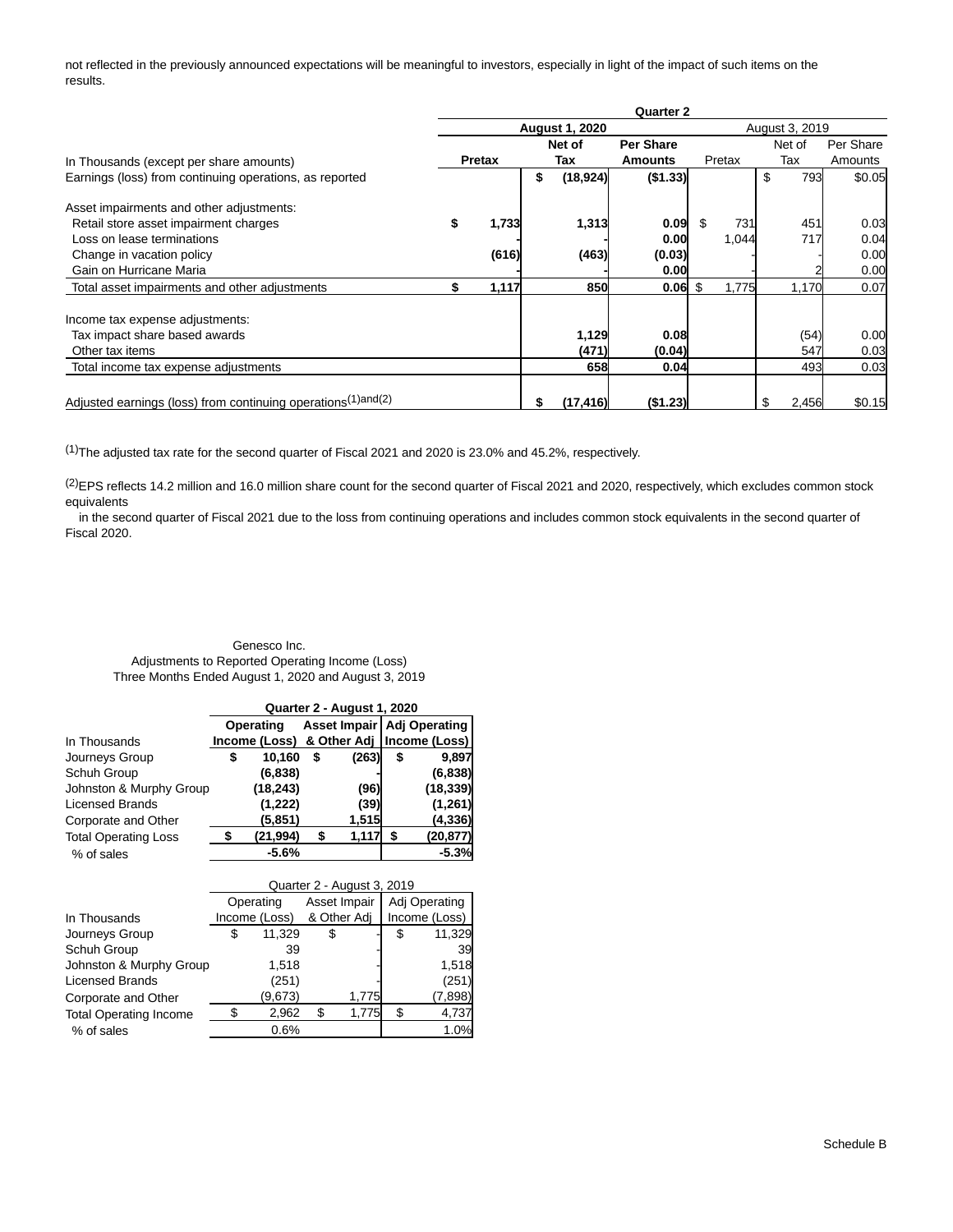#### Genesco Inc. Adjustments to Reported Earnings (Loss) from Continuing Operations Six Months Ended August 1, 2020 and August 3, 2019

The Company believes that disclosure of earnings (loss) and earnings (loss) per share from continuing operations and operating income (loss) adjusted for the items

not reflected in the previously announced expectations will be meaningful to investors, especially in light of the impact of such items on the results.

|                                                                          | <b>Six Months</b> |                       |    |            |                  |  |                |    |        |           |
|--------------------------------------------------------------------------|-------------------|-----------------------|----|------------|------------------|--|----------------|----|--------|-----------|
|                                                                          |                   | <b>August 1, 2020</b> |    |            |                  |  | August 3, 2019 |    |        |           |
|                                                                          |                   |                       |    | Net of     | <b>Per Share</b> |  |                |    | Net of | Per Share |
| In Thousands (except per share amounts)                                  |                   | <b>Pretax</b>         |    | Tax        | <b>Amounts</b>   |  | Pretax         |    | Tax    | Amounts   |
| Earnings (loss) from continuing operations, as reported                  |                   |                       | \$ | (153, 548) | (\$10.86)        |  |                | \$ | 7,263  | \$0.43    |
| Asset impairments and other adjustments:                                 |                   |                       |    |            |                  |  |                |    |        |           |
| Retail store asset impairment charges                                    |                   | 4,775                 |    | 3,541      | 0.25             |  | 1,038          |    | 663    | 0.04      |
| Trademark impairment                                                     |                   | 5,260                 |    | 5,153      | 0.36             |  |                |    |        | 0.00      |
| Goodwill impairment                                                      |                   | 79,259                |    | 79,259     | 5.60             |  |                |    |        | 0.00      |
| Loss on lease terminations                                               |                   |                       |    |            | 0.00             |  | 44             |    | 28     | 0.00      |
| Release Togast earnout                                                   |                   | (441)                 |    | (323)      | (0.02)           |  |                |    |        | 0.00      |
| Change in vacation policy                                                |                   | (1, 232)              |    | (914)      | (0.06)           |  |                |    |        | 0.00      |
| Gain on Hurricane Maria                                                  |                   |                       |    |            | 0.00             |  | (38)           |    | (24)   | 0.00      |
| Total asset impairments and other adjustments                            | \$                | 87,621                |    | 86,716     | 6.13 $$$         |  | 1,044          |    | 667    | 0.04      |
| Income tax expense adjustments:                                          |                   |                       |    |            |                  |  |                |    |        |           |
| Tax impact share based awards                                            |                   |                       |    | 1,129      | 0.08             |  |                |    | (54)   | 0.00      |
| Other tax items                                                          |                   |                       |    | (3, 161)   | (0.22)           |  |                |    | 489    | 0.02      |
| Total income tax expense adjustments                                     |                   |                       |    | (2,032)    | (0.14)           |  |                |    | 435    | 0.02      |
| Adjusted earnings (loss) from continuing operations <sup>(1)and(2)</sup> |                   |                       |    | (68, 864)  | (\$4.87)         |  |                |    | 8,365  | \$0.49    |

(1)The adjusted tax rate for the first six months of Fiscal 2021 and 2020 is 25.8% and 36.1%, respectively.

<sup>(2)</sup>EPS reflects 14.1 million and 16.9 million share count for the first six months of Fiscal 2021 and 2020, respectively, which excludes common stock equivalents

 in the first six months of Fiscal 2021 due to the loss from continuing operations and includes common stock equivalents in the first six months of Fiscal 2020.

Genesco Inc. Adjustments to Reported Operating Income (Loss) Six Months Ended August 1, 2020 and August 3, 2019

|                             | Six Months - August 1, 2020 |               |    |             |                                     |               |  |  |  |
|-----------------------------|-----------------------------|---------------|----|-------------|-------------------------------------|---------------|--|--|--|
|                             | Operating                   |               |    |             | <b>Asset Impair   Adj Operating</b> |               |  |  |  |
| In Thousands                |                             | Income (Loss) |    | & Other Adj |                                     | Income (Loss) |  |  |  |
| Journeys Group              | \$                          | (26, 923)     | \$ | (526)       | \$                                  | (27, 449)     |  |  |  |
| Schuh Group                 |                             | (21, 924)     |    |             |                                     | (21, 924)     |  |  |  |
| Johnston & Murphy Group     |                             | (27, 827)     |    | (192)       |                                     | (28,019)      |  |  |  |
| <b>Licensed Brands</b>      |                             | (3, 723)      |    | (78)        |                                     | (3,801)       |  |  |  |
| Corporate and Other         |                             | (97, 615)     |    | 88,417      |                                     | (9,198)       |  |  |  |
| <b>Total Operating Loss</b> |                             | (178, 012)    | \$ | 87,621      | \$                                  | (90,391)      |  |  |  |
| % of sales                  |                             | $-26.6%$      |    |             |                                     | $-13.5%$      |  |  |  |

|                               | Six Months - August 3, 2019 |          |             |              |               |           |  |  |  |
|-------------------------------|-----------------------------|----------|-------------|--------------|---------------|-----------|--|--|--|
|                               | Operating                   |          |             | Asset Impair | Adj Operating |           |  |  |  |
| In Thousands                  | Income (Loss)               |          | & Other Adj |              | Income (Loss) |           |  |  |  |
| Journeys Group                | S                           | 30,305   | S           |              | \$            | 30,305    |  |  |  |
| Schuh Group                   |                             | (5,389)  |             |              |               | (5,389)   |  |  |  |
| Johnston & Murphy Group       |                             | 6,624    |             |              |               | 6,624     |  |  |  |
| <b>Licensed Brands</b>        |                             | 178      |             |              |               | 178       |  |  |  |
| Corporate and Other           |                             | (19,672) |             | 1.044        |               | (18, 628) |  |  |  |
| <b>Total Operating Income</b> |                             | 12.046   |             | 1,044        |               | 13,090    |  |  |  |